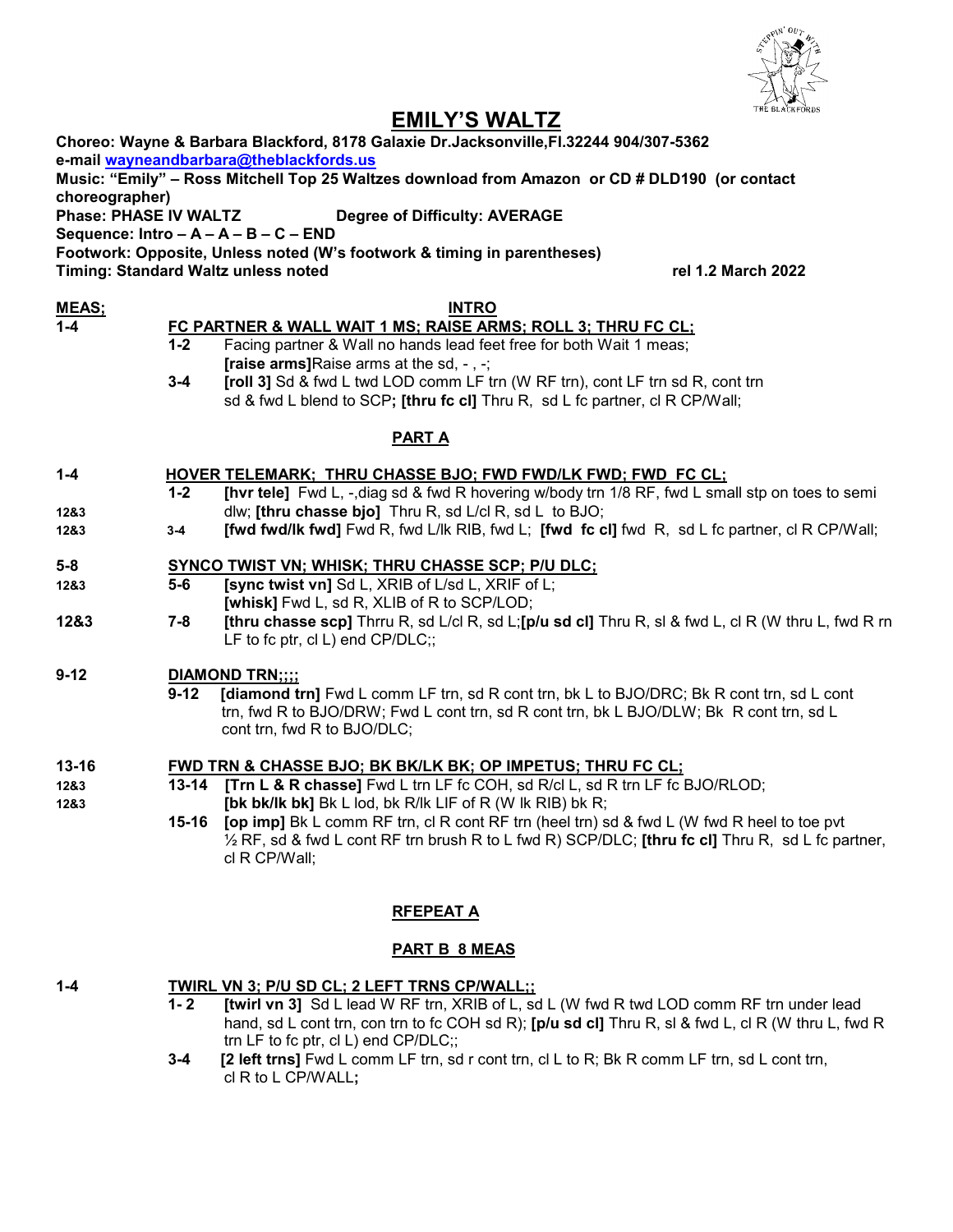#### **5- 8 CP/WALL BOX;; DIP BK HOLD; REC TCH BFLY/WALL;**

- **5-6 [box]** Fwd L, sd R, cl L; Bk R, sd L. cl R;
	- **7-8 [dip bk hold] Bk L flex knee, - , -;[rec tch] Rec R, tch L to R,**  Bfly;

## **PART C**

## **1-4 BFLY WALTZ AWAY; LADY WRAP; FWD WALTZ; P/U DLC;**

- **1-2 [Wtz Aw]** Keeping insd hnds joined sd & fwd L trng awy from ptr, sd & fwd R to LOD, cl L (W Sd & fwd R trng awy from ptr, sd & fwd L to slight bk to bk pos, cl R) ; **[W Wrap]** Fwd R [short stp] retain insd handhold at waist level leading W to make a LF trn, fwd L, cl R join free outsd hnds in front at chest height fc LOD(W Fwd L commence trng LF, sd R continue LF trn, cl L completing LF trn to fc LOD join R hnd to M's L hnd fc LOD);
- **3-4 [Wtz Fwd]** Fwd L, fwd R, cl L (W Fwd R, fwd L, cl R) LOD **; [p/u]** Thru R, sd & fwd L, cl R (W thru L, fwd R trn LF to fc ptr, cl L) end CP/DLC;

## 5-8 **OP TELE; OP IN & OUT RUNS;; P/U DLC;**

- **5-7 [op tele]** Fwd L start LF upper body trn, sd R cont LF trn ¼ (W cl L to R heel trn) fwd L (W fwd R) to Scp DLW; **[op in & out runs]** Fwd R commn RF trn, sd & bk L, cont trn on L fwd R in L ½ OP; Fwd L fwd R betw ptrs feet, fwd L to  $\frac{1}{2}$  OP;
- **8 [p/u]** Thru R, sd & fwd L, cl R (w trhu L, fwd R trn LF to fc ptr, cl L) CP/DLC;

## 9-12 **DIAMOND TRN;;;;**

 **9-12 [diam trn]** Fwd L comm LF trn, sd R cont trn, bk L to BJO/DRC; Bk R cont trn, sd L cont trn, fwd R to BJO/DRW; Fwd L cont trn, sd R cont trn, bk L BJO/DLW; Bk R cont trn, sd L cont trn, fwd R to BJO/DLC;

## **13-16 BJO/DLC FWD TRN & CHASSE BJO; BK BK/LK BK; OP IMPETUS; THRU FC CL;**

- **12&3 13-14 [Trn L & R chasse]** Fwd L trn LF fc COH, sd R/cl L, sd R trn LF fc BJO/RLOD; **12&3 [bk bk/lk bk]** Bk L lod, bk R/lk LIF of R (W lk RIB) bk R;
	- **15-16 [op imp]** Bk L comm RF trn, cl R cont RF trn (heel trn) sd & fwd L (W fwd R heel to toe pvt ½ RF, sd & fwd L cont RF trn brush R to L fwd R) SCP/DLW; **[thru fc cl**]Thru R, sd L fc partner, cl R CP/Wall;

## **END**

## **1-4 TWIRL VN 3; P/U ; 2 LEFT TRNS CP/LOD;**

**1-2 [twirl vn 3]** Sd L lead W RF trn, XRIB of L, sd L (W fwd R twd LOD comm RF trn under lead hand, sd L cont trn, con trn to fc COH sd R; **[p/u sd cl]** Thru R, sl & fwd L, cl R (W thru L, fwd R trn LF to fc ptr, cl L) end CP/DLC;;

## **5-8.5 FWD TRN L & CHASSE BJO; BK BKI/LK BK; OP IMPETUS; THRU CHASSE SCP; CHAIR & EXTEND HOLD;**

- **5-6 [trn L & R chasse]** Fwd L trn LF fc COH, sd R/cl L, sd R trn LF fc BJO/RLOD; **[bk bk/lk bk]** Bk L lod, bk R/lk LIF of R (W lk RIB) bk R;
- **7-8.5 [op imp]** Bk L comm RF trn, cl R cont RF trn (heel trn) sd & fwd L (W fwd R heel to toe pvt ½ RF, sd & fwd L cont RF trn brush R to L fwd R) SCP; **[thru chasse scp** ]Thru R, sd L/cl R, sd L; **[chair hold]** Check thru R w/fwd poise and slowly rise release lead hds look at ptnr & hold;